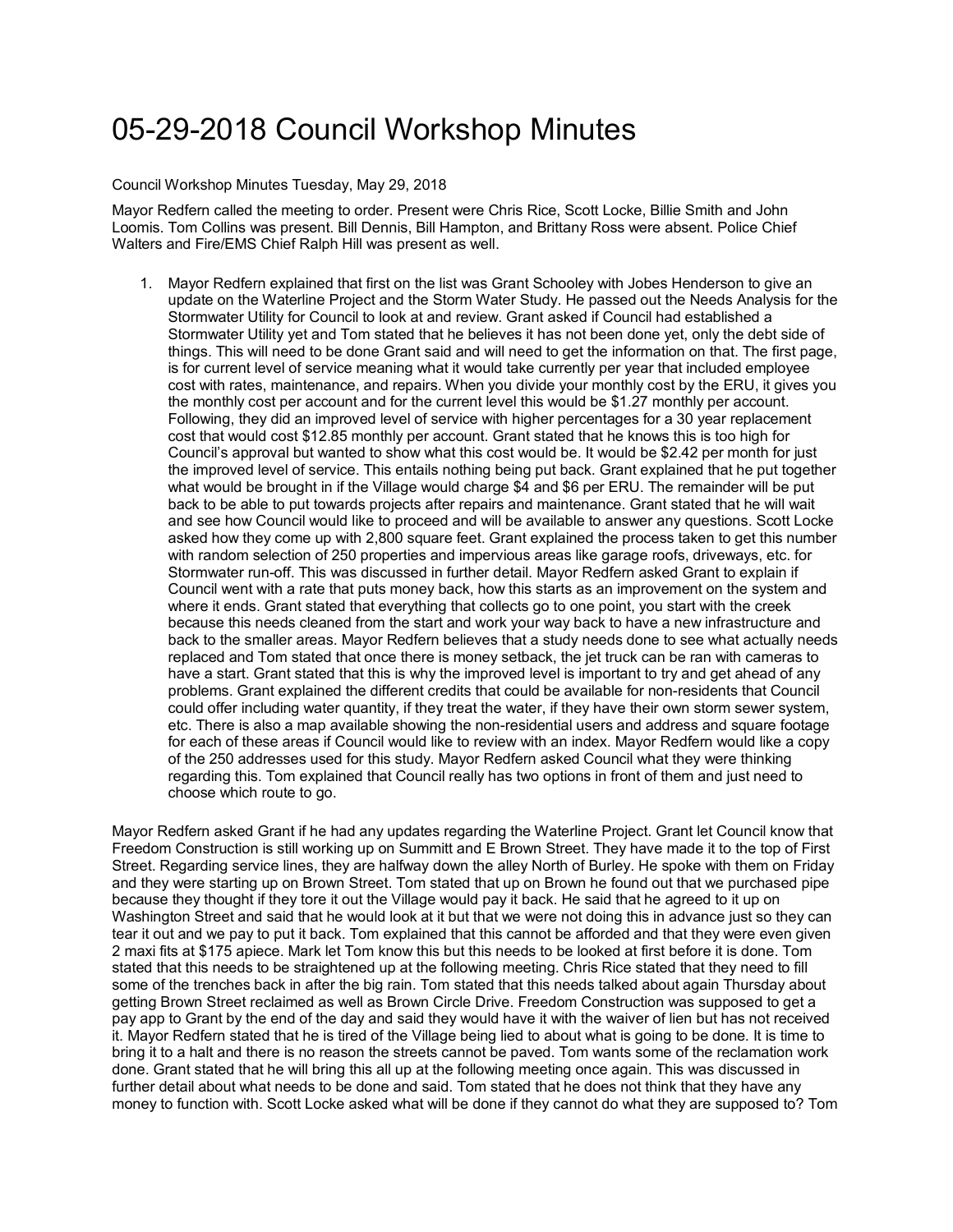believes that something drastic needs done to get some of these things done. Mayor Redfern stated that he would like for them to stop all main line installation until this is all done and reclaimed. Grant will address all these issues Thursday at the construction meeting.

Tom asked Grant for a sample Ordinance regarding the Stormwater utility. Grant stated there are still some rules that need addressed and discussed as well as a public meeting for non-residents explaining any credits or concerns of why this needs done. Grant asked Tom to check with Jan on what needed done regarding the readings of the ordinance for this and let him know what still needs done.

- 1. Tom Bolyard was present to discuss the parking and potholes as well as discus the alley by his mother's house. He stated that something needs done with Star Street and could fill the pot holes with cold mix instead of the gravel that they keep putting in there. He brought a copy of the ORC if anyone on Council would like to review regarding parking. He has a gentleman who thinks it is ok to block his driveway and he cannot find how far off the edge of his driveway that someone has to be. Chief Walters stated that it was 10ft. Mr. Bolyard stated that they are supposed to be 30ft from a stop sign. Tom explained that he does not do parking and asked if nothing can be done about that? This was discussed in further detail about what needed to be happened. Chris Rice stated that this is a problem that Council cannot do anything about. Other than calling the Police Department, there is nothing that the Village can do. Mr. Bolyard explained that there has been a car sitting on the street that hasn't moved in three months with flat tires even though he got letters about a truck sitting in his yard that he was using for parts. Mayor Redfern asked Mr. Bolyard to file a complaint with the Police Department every time and if this isn't taken care of in a month then to come back. Mr. Bolyard asked if the grass can get mowed over on the property the Village owns over on Walnut Street and Tom explained that as soon as the Village can get a tractor, it will be taken care of.
- 2. Next on the agenda, Council has been given a Fund Summary Report for review.
- 3. Council was given a copy of the Incident/Accident report that was given by Jody Bowen to see if Council approves using this form. Mayor Redfern stated that she needs to be here to explain and Tom stated that the Village has both forms already and asked if she can use them.
- 4. Chris Rice was on the agenda to discuss with Council about bringing in six kids that are state bound to get in the pool free for an hour to get them refreshed. Council stated that they do not have a problem with this.
- 5. Mayor Redfern stated that he left a letter in their packet that was given to Chief Hill and explained that he was out of town and someone was supposed to be present at the meeting. Council explained that they would like for him to be at these meetings to help answer questions regarding the new Fire Station or any questions that may need answered. Mayor Redfern explained that if Chief Hill or Chief Walters cannot be present, they need to let Mark and Bryan know that they need to attend these so that they can get answers quickly. Tom asked if this should be every meeting or just Council meetings. Scott Locke stated that he feels they should be there more at Workshop meetings when they are having discussions. Mayor Redfern stated that he would like for them to attend every meeting. Chief Walters explained that he cannot be present every meeting and Chief Hill explained that he as well as Mark was out of town that evening. Mayor Redfern asked to be notified if they are not able to attend. Chief Hill stated that they were waiting on the architect to get back with a breakdown on numbers for Council to look over.
- 6. The first item on Tom's agenda, was regarding the ODOT property on Walnut Street and within the correspondences between Jan and their legal counsel, instead of going through a reversionary clause, he feels that we should just purchase the property for \$500. Tom explained that he would pass this on to Jan.
- 7. Tom gave all of Council a copy of a new tractor estimate due to the accident that happened with Jack. He has been on the State Bid purchasing site and they are offering a John Deere that is 4-wheel drive and will be 45-50 HP to replace the Massey Ferguson. This is going to cost approximately \$24,000- \$28,000 with our discount through the state bid process. Tom was going to go in if he had time this week to look at them and the funds are available to split between street, water, and sewer to purchase this. Scott Locke asked what would be done with this tractor. Tom has been in contact with Maedke and they are currently working on this.
- 8. The last item on his agenda, was an estimate given to Council for the cleanup for 228 W brown Street. Per Jan, the bank, First National, is also looking into getting this property cleaned up and was under the impression from the owner that it had been cleaned up. It has been up for sale twice. This was discussed in further detail. Now that the bank knows it is not cleaned up, the bank is going to work towards getting it cleaned up as well.